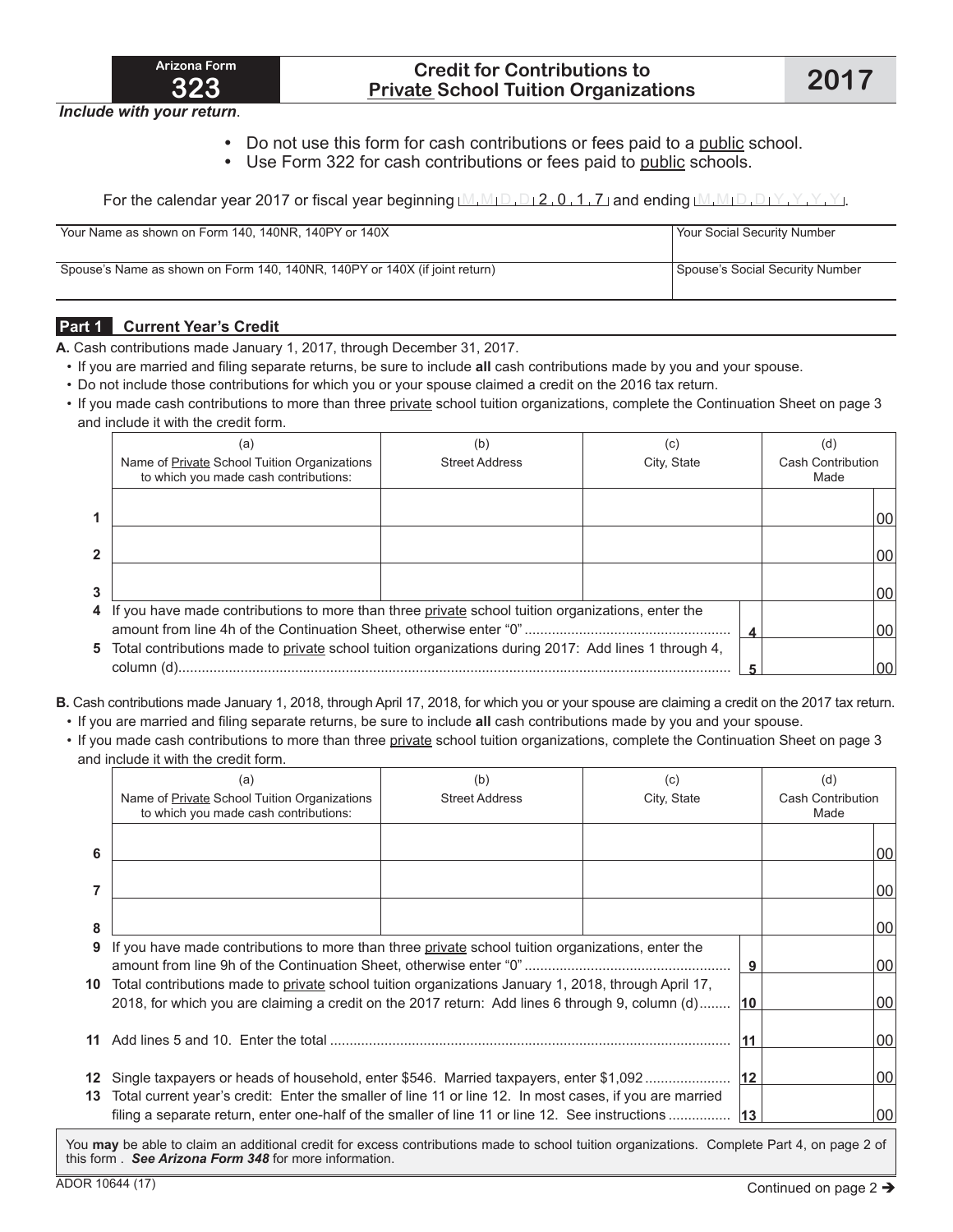# **Part 2 Available Credit Carryover**

|    | (a)<br>Taxable Year                       | (b)<br><b>Original Credit Amount</b>                              | (c)<br><b>Amount Previously Used</b> | (d)<br>Available Carryover:             |    |
|----|-------------------------------------------|-------------------------------------------------------------------|--------------------------------------|-----------------------------------------|----|
|    | from which you are<br>carrying the credit |                                                                   |                                      | Subtract column (c) from<br>column (b). |    |
| 14 | 2012                                      | 00                                                                | 00                                   |                                         | 00 |
| 15 | 2013                                      | 00                                                                | 00                                   |                                         | 00 |
| 16 | 2014                                      | 00                                                                | 00                                   |                                         | 00 |
| 17 | 2015                                      | 00                                                                | 00                                   |                                         | 00 |
| 18 | 2016                                      | 00                                                                | 00                                   |                                         | 00 |
|    |                                           | 19 Total Available Carryover: Add lines 14 through 18, column (d) |                                      |                                         | 00 |

# **Part 3 Total Available Credit**

| 20 Current year's credit: Enter the amount from Part 1, line 13. |              |      |
|------------------------------------------------------------------|--------------|------|
|                                                                  | $ 20\rangle$ | 100  |
| 21 Available credit carryover from Part 2, line 19, column (d).  |              |      |
|                                                                  | 21           | 100  |
| 22 Total Available Credit: Add lines 20 and 21.                  |              |      |
|                                                                  | 22           | l NO |

## **Part 4 Do I Have Excess Contributions Available to Claim on Arizona Form 348?**

| 23 | Total contributions made during the taxable year:                                                              |    |    |
|----|----------------------------------------------------------------------------------------------------------------|----|----|
|    | • Single taxpayers; head of household; and married taxpayers filing joint; enter the amount from               |    |    |
|    | Part 1, line 11.                                                                                               |    |    |
|    |                                                                                                                | 23 | 00 |
|    | <b>24</b> Maximum credit allowed on Form 323:                                                                  |    |    |
|    | • Single taxpayers; and heads of household; enter \$546.                                                       |    |    |
|    | • Married taxpayers filing joint; enter \$1,092.                                                               |    |    |
|    |                                                                                                                | 24 | 00 |
|    | 25 Excess contributions: Subtract line 24 from line 23 and enter the difference. If less than zero, enter "0." |    |    |
|    | If the amount on line 25 is more than zero, you have excess contributions available and may claim a            |    |    |
|    | credit on Form 348 for those contributions. If the amount on line 25, is "0," you do not have any excess       |    |    |
|    |                                                                                                                | 25 | 00 |